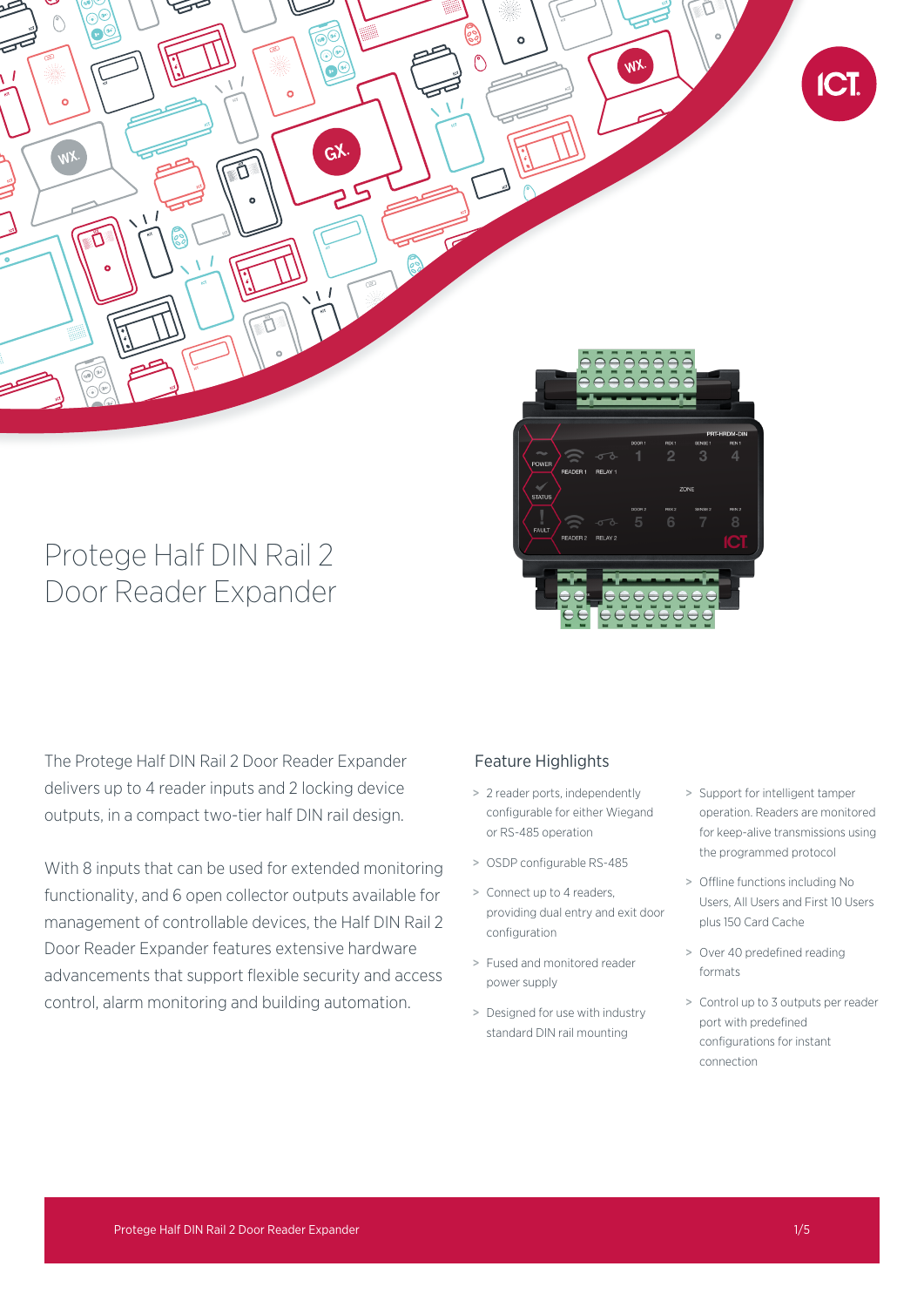## Connectivity and System Expansion

Expanding the Protege system with local input and output from the Half DIN Rail 2 Door Reader Expander allows for a convenient cost effective expansion and the added benefit of dual functionality on door monitoring zones:

- > 8 high security inputs can be used to perform system monitoring, alarm and automation functions. All 8 inputs have assigned functions that are processed by the reader expander for door control. Each function can be enabled individually.
- > 6 open collector outputs can be used within the system for the management of controllable devices such as relays, lighting and building automation.
- > System expansion is achieved seamlessly by connecting additional expander modules.
- > Address configuration of the Half DIN Rail 2 Door Reader Expander is achieved using the address programming feature of the Protege System Controller.

## Power Supply

Device power is supplied from a 12VDC input. Ultra low current requirements ensure cost-effective power distribution.

# Flexible Reader Support

Provides 2 reader ports that can be independently configured for either Wiegand or RS-485 reader operation, allowing the connection of up to 4 readers controlling 2 doors.

Choose Wiegand readers for compatibility with all standard access control systems, or RS-485 for fast, secure communication.

RS-485 readers provide the added benefits of being easier and more cost effective to wire and deploy, and allow for direct integration with Protege systems, enabling you to make changes on the fly once readers are installed. RS-485 also allows for longer cable runs and offers a simpler firmware update process.

OSDP protocol configuration in RS-485 offers additional security and adds scalability, flexibility and ease of implementation.\*

\* The ICT implementation of OSDP conforms to a subset of the OSDP functionality. For specifications and reader configuration, refer to Application Note 254: Configuring OSDP Readers, available from the ICT website.

# Communication

A single RS-485 communication interface port used for all network communication functions and interconnection to other modules.

# Integrated Arming/Disarming

Featuring advanced integration of arming and disarming solutions for control of hundreds of alarm areas, the module allows a user to arm and disarm an area from an input associated with a door:

- > Deny access to a user based on the status of the area and allow the user to control the area they are entering, in turn reducing false alarms.
- > Implement vault control areas to manage time delayed access and unlocking of vault areas in banking facilities, without the need for additional hardware control devices.
- > Control access to a keypad using a card and PIN function, or allow card presentation to automatically log the user in at the associated keypad.
- > Disarm an area associated with an elevator floor on access, or prevent the user from gaining access to the floor based on the area status associated with the floor.
- > Repeated presentation of an access card can arm an area associated with the entry or exit direction of the door being accessed.
- > Arm large numbers of areas using area groups.

# Upgradable Firmware

Utilizing the latest flash technology and high performance communication mediums, the firmware can be updated via the Protege interface.

## Smaller Footprint

The compact two-tier half DIN rail module design occupies less valuable real estate to provide more control in less space.

# Wall Mountable

The additional wall mounting feature provides absolute convenience and flexibility in module positioning.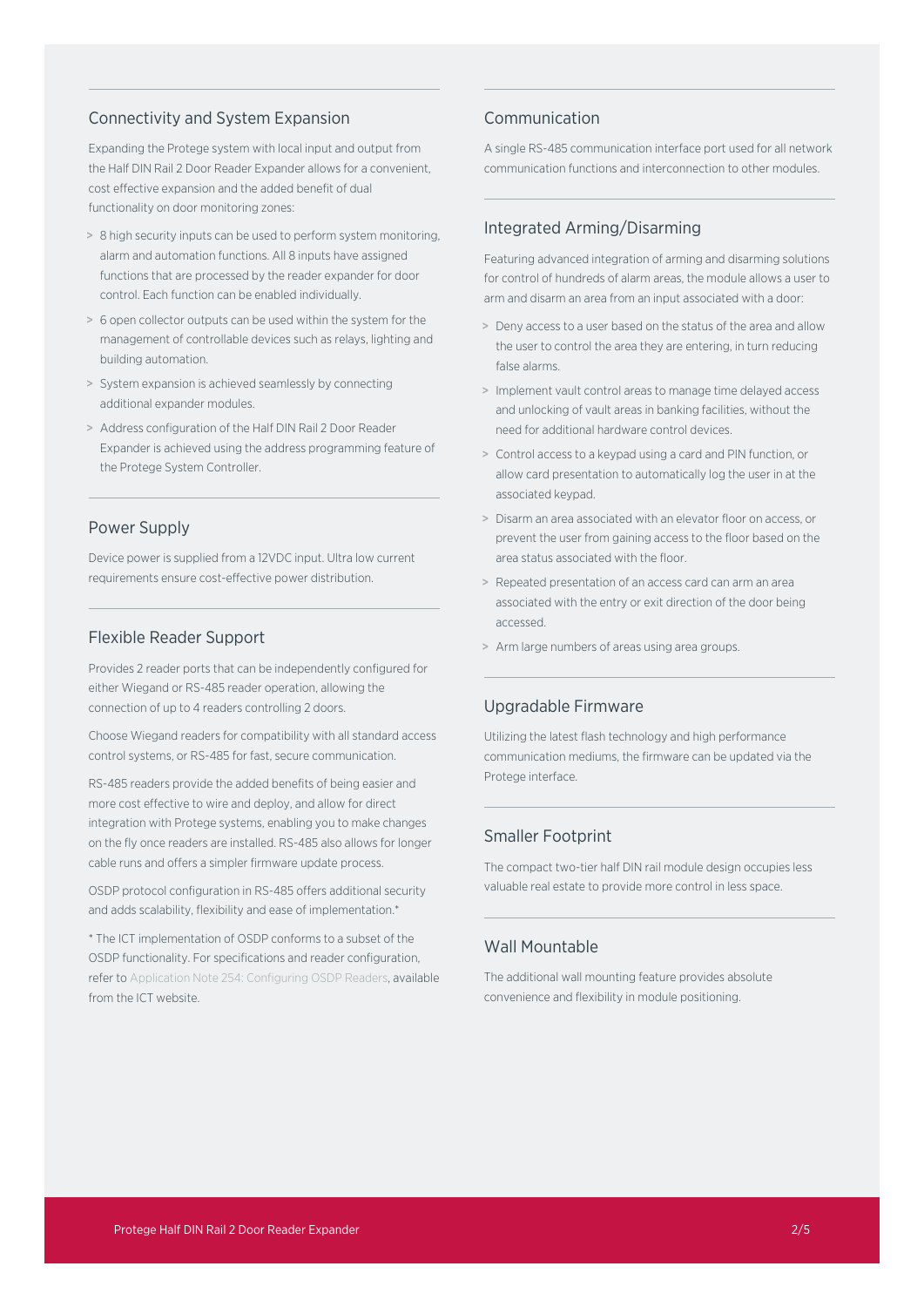# Technical Specifications

| <b>Ordering Information</b>               |                                                                                                                                                                                                          |
|-------------------------------------------|----------------------------------------------------------------------------------------------------------------------------------------------------------------------------------------------------------|
| PRT-HRDM-DIN                              | Protege Half DIN Rail 2 Door Reader Expander                                                                                                                                                             |
| <b>Power Supply</b>                       |                                                                                                                                                                                                          |
| DC Input Voltage                          | $11-14VDC$                                                                                                                                                                                               |
| DC Output Voltage<br>(DC IN Pass Through) | 10.83-14.0VDC 0.7A (Typical) Electronic Shutdown at 1.1A<br>Reader 1&2 10.45-13.85VDC Pass Through share 0.7A (Typical) Electronic Shutdown at 1.1A                                                      |
| Operating Current                         | 80mA (Normal Standby)                                                                                                                                                                                    |
| Total Combined Current*                   | $1.6A$ (Max)                                                                                                                                                                                             |
| Low Voltage Cutout                        | 8.7VDC                                                                                                                                                                                                   |
| Low Voltage Restore                       | 10.5VDC                                                                                                                                                                                                  |
| Communication                             |                                                                                                                                                                                                          |
| <b>RS-485</b>                             | Module network                                                                                                                                                                                           |
| <b>Offline Operation</b>                  |                                                                                                                                                                                                          |
| Offline Access Modes                      | All Users, First 10 Users plus 150 Card Cache, No Users                                                                                                                                                  |
| <b>Readers</b>                            |                                                                                                                                                                                                          |
| Reader Configurations                     | 2 reader ports that can be independently configured for either Wiegand (up to 1024 bits configurable)<br>or RS-485, allowing connection of up to 4 readers providing entry/exit control for two doors ** |
|                                           | RS-485 reader port connections support configuration for OSDP protocol                                                                                                                                   |
| <b>Outputs</b>                            |                                                                                                                                                                                                          |
| Lock Outputs                              | 2 Form C Relay Outputs - 7A N.O/N.C. at 30 VAC/DC resistive/inductive                                                                                                                                    |
| Outputs                                   | 6 (50mA Max) Open Collector                                                                                                                                                                              |
| <b>Inputs</b>                             |                                                                                                                                                                                                          |
| Inputs                                    | 8 High Security Monitored Inputs (10ms to 1hr Input Speed Programmable)                                                                                                                                  |
| Trouble Inputs                            | 16                                                                                                                                                                                                       |
| <b>Dimensions</b>                         |                                                                                                                                                                                                          |
| Dimensions (L x W x H)                    | 78 x 90 x 60mm (3.07 x 3.54 x 2.36")                                                                                                                                                                     |
| Net Weight                                | 210g (7.4oz)                                                                                                                                                                                             |
| Gross Weight                              | 270g (9.5oz)                                                                                                                                                                                             |
| <b>Operating Conditions</b>               |                                                                                                                                                                                                          |
| <b>Operating Temperature</b>              | UL/ULC 0° to 49°C (32° to 120°F): EU EN -10° to 55°C (14° to 131°F)                                                                                                                                      |
| Storage Temperature                       | $-10°$ to 85 $°C$ (14 $°$ to 185 $°$ F)                                                                                                                                                                  |
| Humidity                                  | 0%-93% non-condensing, indoor use only (relative humidity)                                                                                                                                               |
| Mean Time Between Failures (MTBF)         | 622,997 hours (calculated using RFD 2000 (UTE C 80-810) Standard)                                                                                                                                        |

\* The total combined current refers to the current that will be drawn from the external power supply to supply the expander and any devices connected to its outputs. The auxiliary outputs are directly connected via thermal resettable fuses to the N+ N- input terminals, and the maximum current is governed by the trip level of these fuses.

\*\* Each reader port supports either Wiegand or RS-485 reader operation, but not both at the same time. If combining reader technologies, they must be connected on separate ports.

The ICT implementation of OSDP conforms to a subset of the OSDP functionality. For specifications and reader configuration, refer to Application Note 254: Configuring OSDP Readers, available from the ICT website.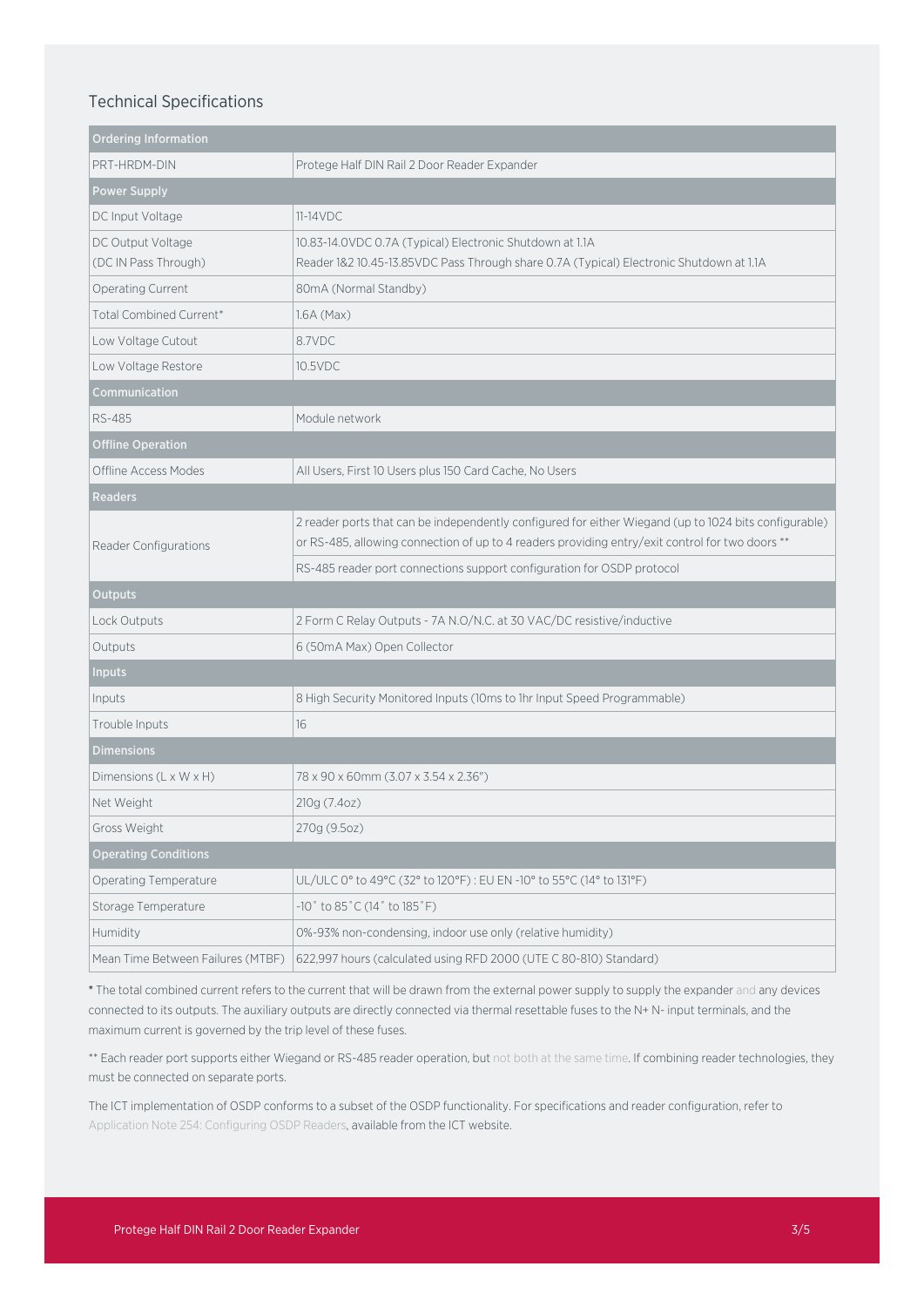## Regulatory Notices

## RCM (Australian Communications and Media Authority (ACMA))

This equipment carries the RCM label and complies with EMC and radio communications regulations of the Australian Communications and Media Authority (ACMA) governing the Australian and New Zealand (AS/NZS) communities.

## AS/NZS 2201.1 Class 5

Protege systems conform to AS/NZS 2201.1:2007 Class 5 intruder alarm systems standards for the construction, operation, performance and installation of intruder alarm equipment and systems installed in clients' premises.

#### CE – Compliance with European Union (EU)

Conforms where applicable to European Union (EU) Low Voltage Directive (LVD) 2014/35/EU, Electromagnetic Compatibility (EMC) Directive 2014/30/EU, Radio Equipment Directive (RED)2014/53/EU and RoHS Recast (RoHS2) Directive: 2011/65/EU + Amendment Directive (EU) 2015/863.

This equipment complies with the rules of the Official Journal of the European Union, for governing the Self Declaration of the CE Marking for the European Union as specified in the above directives.

Security Grade 4, Environmental Class II, EN 50131-1:2006+A2:2017, EN 50131-3:2009, EN 50131-6:2008+A1:2014, EN 50131-10:2014, EN 50136-1:2012, EN 50136-2:2013, EN 60839-11-1:2013, Power frequency magnetic field immunity tests EN 61000-4-8, Readers Environmental Class: IVA, IK07.

## UK Conformity Assessment (UKCA) Mark

This equipment carries the UKCA label and complies with all applicable standards.

### UL/ULC (Underwriters Laboratories)

- > UL 294 for Access Control System Units
- > CAN/ULC S319 for Electronic Access Control Systems

#### Industry Canada

ICES-003

This is a Class A digital device that meets all requirements of the Canadian Interference-Causing Equipment Regulations. Cet appareil numérique de la classe A est conforme à la norme NMB-003 du Canada.

CAN ICES-3 (A)/NMB-3(A)

## Federal Communications Commission (FCC)

FCC Rules and Regulations CFR 47, Part 15, Class A.

This equipment complies with the limits for a Class A digital device, pursuant to Part 15 of the FCC rules. Operation is subject to the following two conditions: (1) This device may not cause harmful interference; (2) This device must accept any interference received, including interference that may cause undesired operation.

> For a full regulatory and approval list please visit the ICT website.